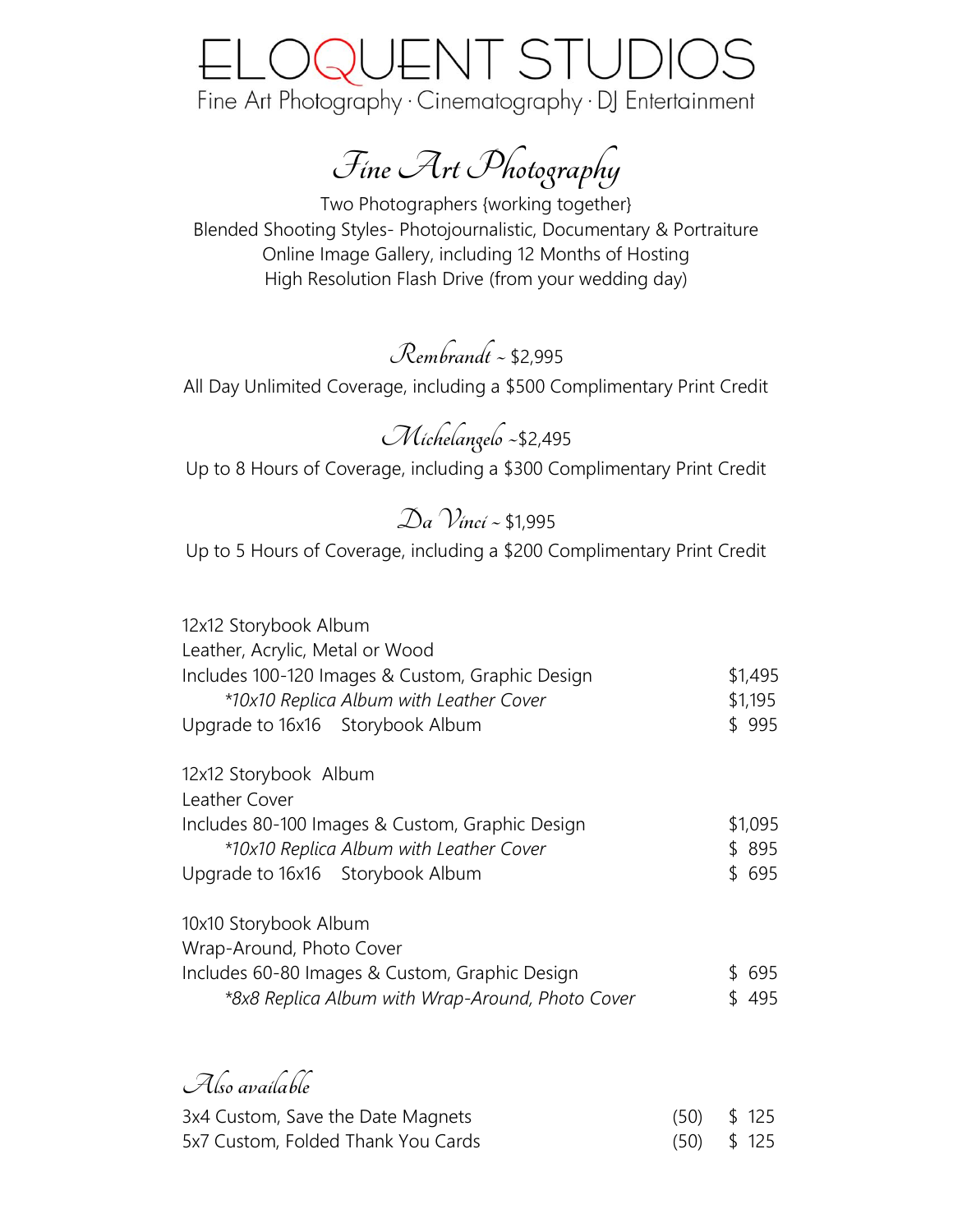## OQUENT STUDI( Fine Art Photography · Cinematography · DJ Entertainment

**DJ / Entertainment**

**Dali ~** \$1,995

Professional DJ and Emcee (2 people, 4 hours) State of the Art Sound System - Wireless Microphone for speeches Intelligent Lighting up to 2 fixtures Lighting Technician

**Monet~** \$1,495

Professional DJ and Emcee (2 people, 4 hours) State of the Art Sound System - Wireless Microphone for speeches Stationary Lighting for your dance floor

### **Munch ~** \$1,095

Professional DJ (1 person, 4 hours) State of the Art Sound System - Wireless Microphone for speeches

Popular enhancements for your DJ package

Music for your Ceremony or Cocktail (Up to 1 hour, pre-recorded) ~ \$195 Up-Lighting for your ballroom at your venue  $\sim$  \$595 Custom Monogram Go-Bo projection ~ \$195 2 Flat Panel TV's (including up to 3 photo montages)  $\sim$  \$1295

**Boardwalk Photo Booth**

1 Attendant for the full rental time Unlimited photos taken throughout the event Up to 4 hours of use Red Carpet, including red velvet ropes and stanchions 1 Scrapbook \$995

**The Hollywood Red Carpet – step and repeat**

1 Paparazzi Photographer for the full rental time Unlimited photos taken throughout the event Up to 4 hours at your event \$695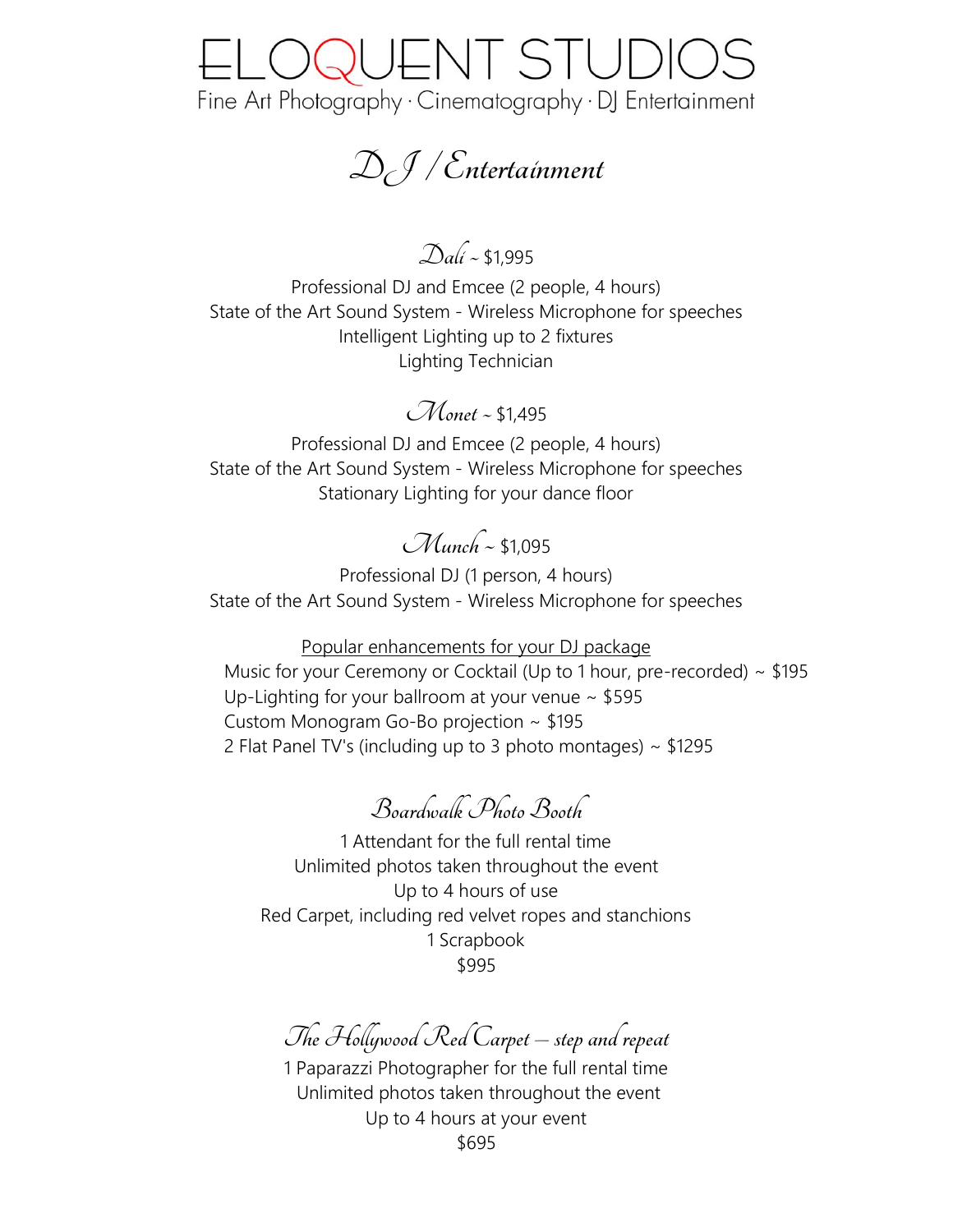

**Cinematography**

**Renoir**

All day, Complete coverage of your Wedding day Two Cinematographers Filmed in High Definition 2 Flash drives \$3,895

**Cezanne** All day, Complete coverage of your Wedding day One Cinematographer Filmed in High Definition 1 Flash drive \$2,895

**Pollock**

Up to 4 hours of coverage One Cinematographer Filmed in High Definition Bride and Grooms arrival to Ceremony location Full Ceremony coverage Coverage of Family portraits taken after the Ceremony 1 Flash drive \$1,895